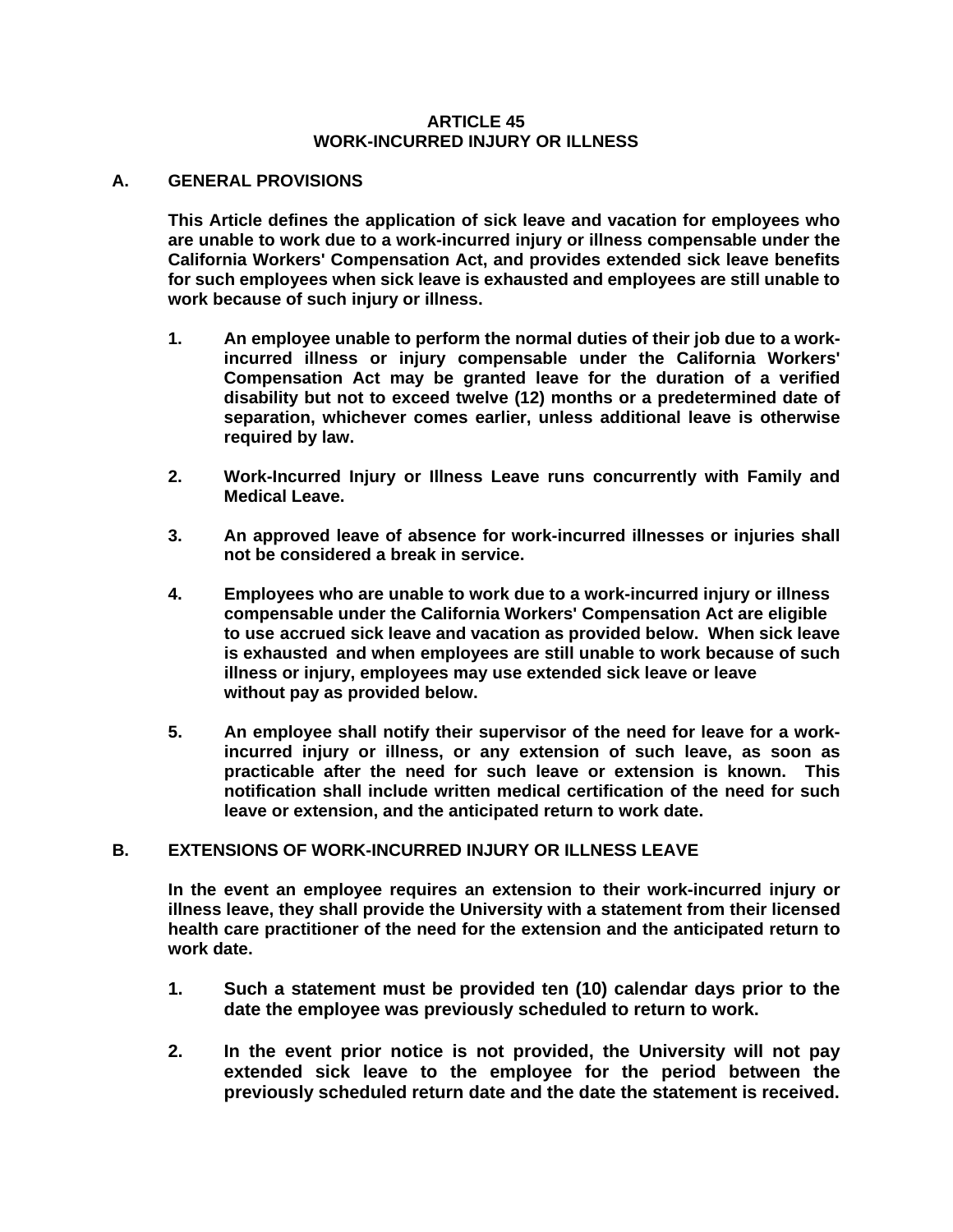### **C. RETURN FROM WORK-INCURRED INJURY OR ILLNESS LEAVE**

- **1. Prior to returning to work, an employee granted a work-incurred injury or illness leave must provide the University with a statement from their licensed health care practitioner of the employee's ability to return to work. When possible, an employee granted a work-incurred injury or illness leave must provide the University with ten (10) calendar days notice of their ability to return to work. If the health care practitioner's return to work statement specifies restrictions, the University will consider what accommodation, if any, will reasonably be made in accordance with Article 33 – Reasonable Accommodation.**
- **2. If the position held has been abolished during the leave, the employee shall be afforded the same considerations which would have been afforded had that employee been actively working when the position was abolished.**

### **D. SUPPLEMENTAL SICK LEAVE AND VACATION**

- **1. An employee who accrues sick leave and vacation shall be permitted to use accrued sick leave and vacation to supplement temporary disability payments received under the California Workers' Compensation Act. An employee shall exhaust their accrued sick leave prior to using their accrued vacation.**
- **2. Sick leave and vacation payments shall be the difference between the amount payable to the employee under the Workers' Compensation Act and the employee's regular salary. The additional payment made to an employee to provide the employee with full salary prior to receipt of disability payments shall be deemed an advance temporary disability payment within the Workers' Compensation Act.**
- **3. An employee who receives advance temporary disability payment shall reimburse the University for such payment. The reimbursement is used to restore proportionate sick leave and vacation credit as appropriate.**

## **E. EXTENDED SICK LEAVE**

**1. An employee who is receiving temporary disability payments and who has exhausted all accrued sick leave shall receive extended sick leave payments from the University in an amount equal to the difference between the payments from Workers' Compensation and eighty percent (80%) of the basic salary plus any shift differential which the employee would have received. If such an employee returns to part-time University duties, the earnings plus any temporary disability payments, if less than eighty percent (80%) of basic salary plus shift differential, shall be supplemented to eighty percent (80%) by extended sick leave payments, provided the employee continues to be medically authorized for Workers' Compensation temporary disability. Total extended sick leave payments**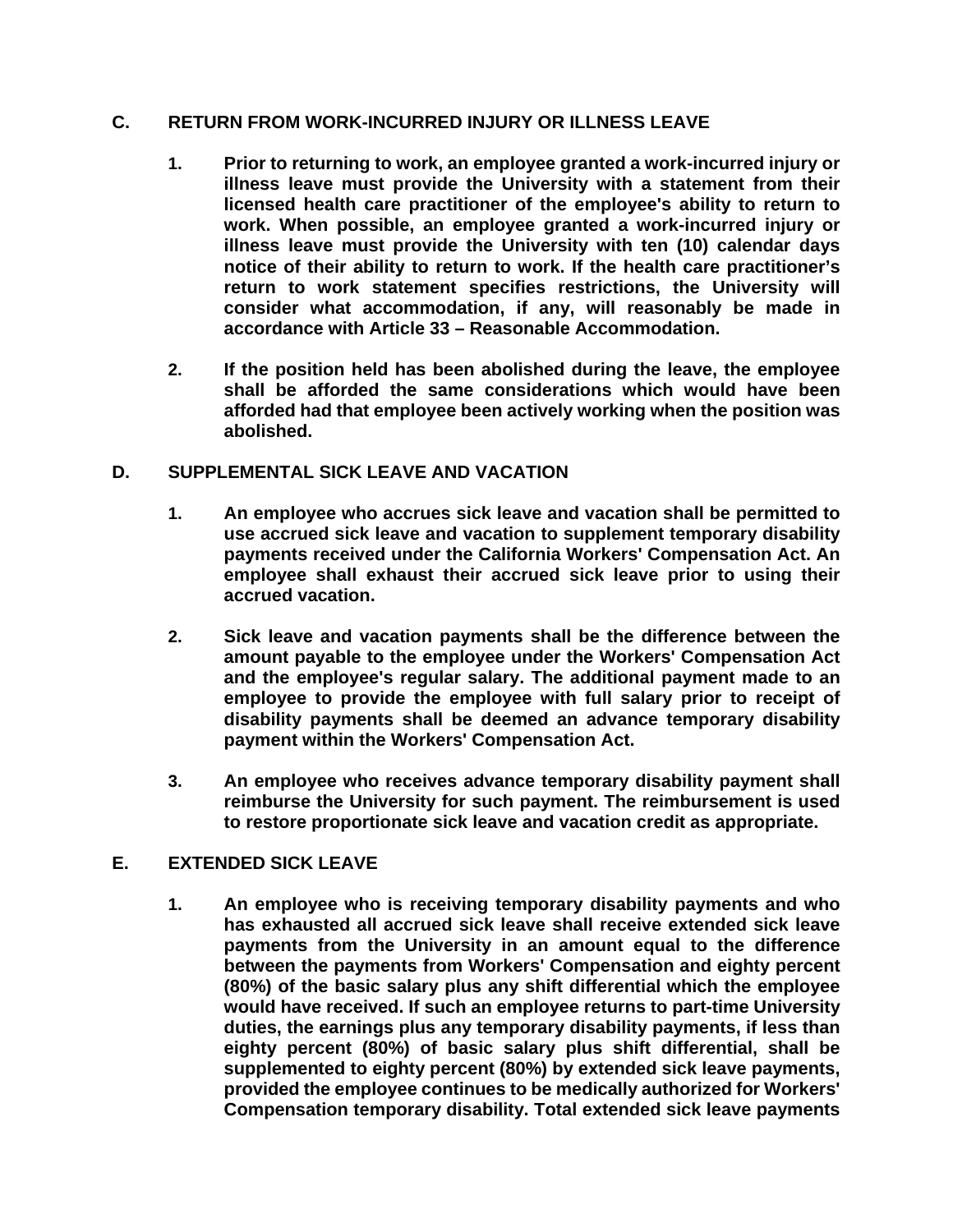**shall not exceed twenty-six (26) weeks for any one injury or illness or one hundred percent (100%) of original pay plus shift differentials.** 

- **2. An eligible employee who does not have sufficient accrued sick leave to cover the three (3) calendar days waiting period for receiving Workers' Compensation payments shall receive extended sick leave payment to cover any part of the waiting period not covered by sick leave. Payment shall be made only after determination that the injury or illness is compensable under Workers' Compensation.**
- **3. An employee who elects not to use all sick leave is not eligible for extended sick leave benefits.**

# **F. EFFECT ON PAY STATUS**

**1. Supplemental Leave** 

**An employee who is receiving temporary disability payments and supplemental sick leave or vacation as described in Section D. above is considered on regular pay status for purposes of application of provisions of this Agreement, except completion of the probationary period. Sick leave and vacation accrued during this period may be used as soon as they accrue.** 

**2. Extended Sick Leave**

**An employee who is receiving temporary disability payments and extended sick leave benefits as described in Section E. above is considered to be on regular pay status for purposes of application of provisions of this Agreement, except completion of the probationary period. Sick leave and vacation accrued during this period is credited to the employee only upon return to work. However, if an employee separates without returning to work, the employee shall be paid for vacation accrued during the period the employee received extended sick leave payment**

**3. Leave Without Pay** 

**An employee on leave without pay and receiving temporary disability payments accrues sick leave and vacation on the same basis as if regularly employed, but such accrual is credited to the employee only upon return to work. If an employee separates without returning to work, no payment shall be made for such vacation credit.** 

### **G. SEPARATION**

**An employee shall not use vacation, sick leave, or extended sick leave to supplement Workers' Compensation payments beyond a predetermined date of**